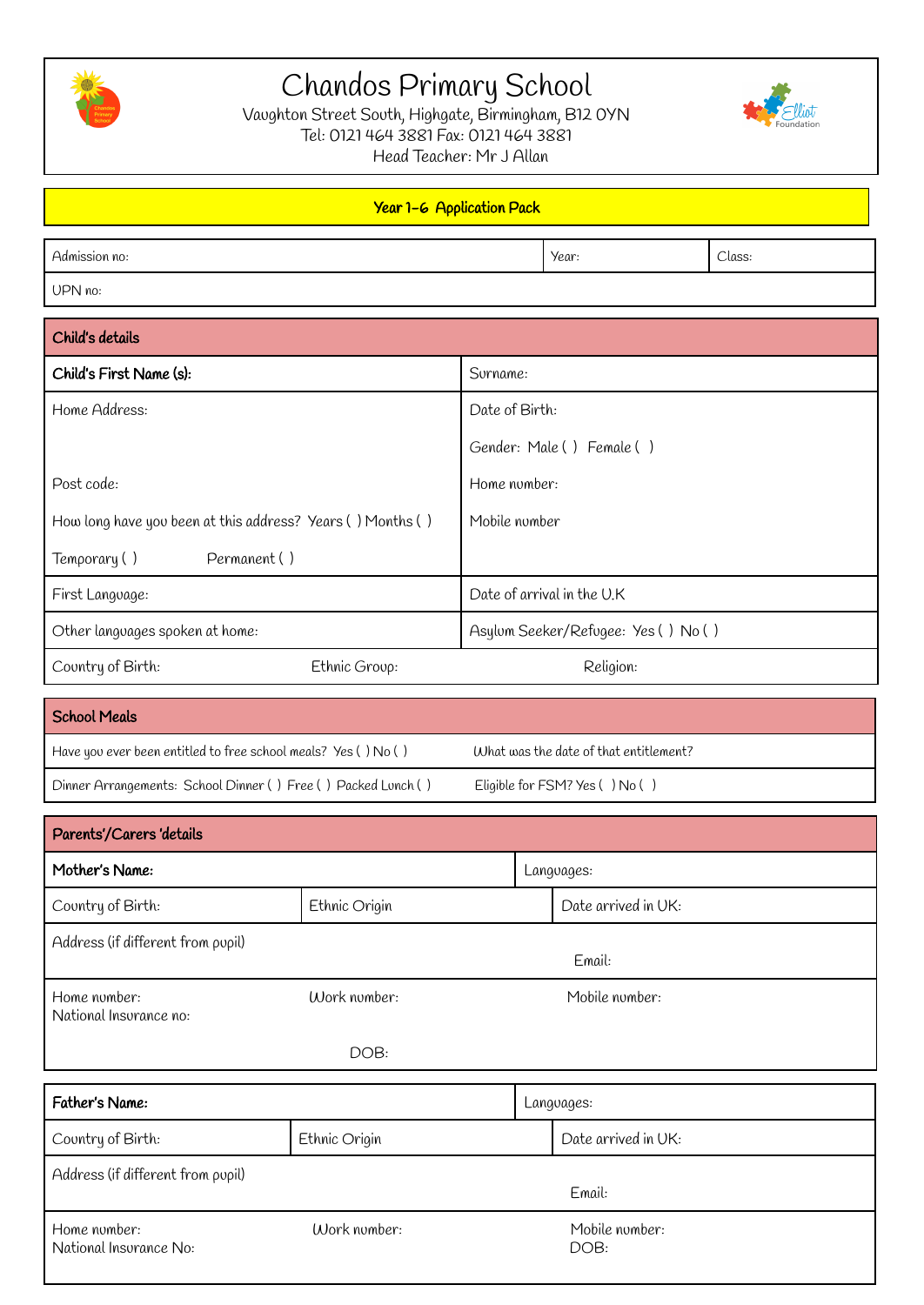| Guardian details – if not living with parents                                                                                    |               |                         |  |
|----------------------------------------------------------------------------------------------------------------------------------|---------------|-------------------------|--|
| Guardian's First name:                                                                                                           |               | Surname:                |  |
| Home Number:                                                                                                                     | (Nork Nomber: | Mobile Number:          |  |
| Relationship to child:                                                                                                           |               |                         |  |
| Reason pupil is not with parent (s):                                                                                             |               |                         |  |
| Is the pupil in Local Authority care: $Yes() No()$                                                                               |               | Name of Social Worker:  |  |
| Phone Number:                                                                                                                    |               | Social Services Office: |  |
| Are there legal proceedings which affect the pupil eq access<br>Details:                                                         |               | Yes() No()              |  |
| Details of siblings: (IMPORTANT- If your child already has siblings in school this can increase your chances of gaining a place) |               |                         |  |

| Name:<br>Attends another school? | Date of Birth: | Name:<br>Attends another school? | Date of Birth: |
|----------------------------------|----------------|----------------------------------|----------------|
| Name:<br>Attends another school? | Date of Birth: | Name:<br>Attends another school? | Date of Birth  |

| Emergency Contacts (Other than parents) |                            |  |  |  |
|-----------------------------------------|----------------------------|--|--|--|
| 1. Name:                                | Relationship to the Pupil: |  |  |  |
| Home number:                            | Mobile number:             |  |  |  |
| Address:                                |                            |  |  |  |
| Other spoken language if not English:   |                            |  |  |  |
| 2.Name:                                 | Relationship to the Pupil: |  |  |  |
| Home number:                            | Mobile number:             |  |  |  |
| Address:                                |                            |  |  |  |
| Other spoken language if not English:   |                            |  |  |  |
| <b>Relevant Medical Information</b>     |                            |  |  |  |
| Name of Doctor:                         | Phone number:              |  |  |  |
| Address:                                |                            |  |  |  |

Name of Health Visitor: Phone number:

Address:

Does the pupil have any medical conditions: Asthma Yes () No () Epilepsy Yes () No () Diabetes Yes () No () Allergies Yes () No () Other Yes () No () Please give details Does child have regular medication?

Does the pupil wear glasses: Yes () No () Hearing aid: Yes () No ()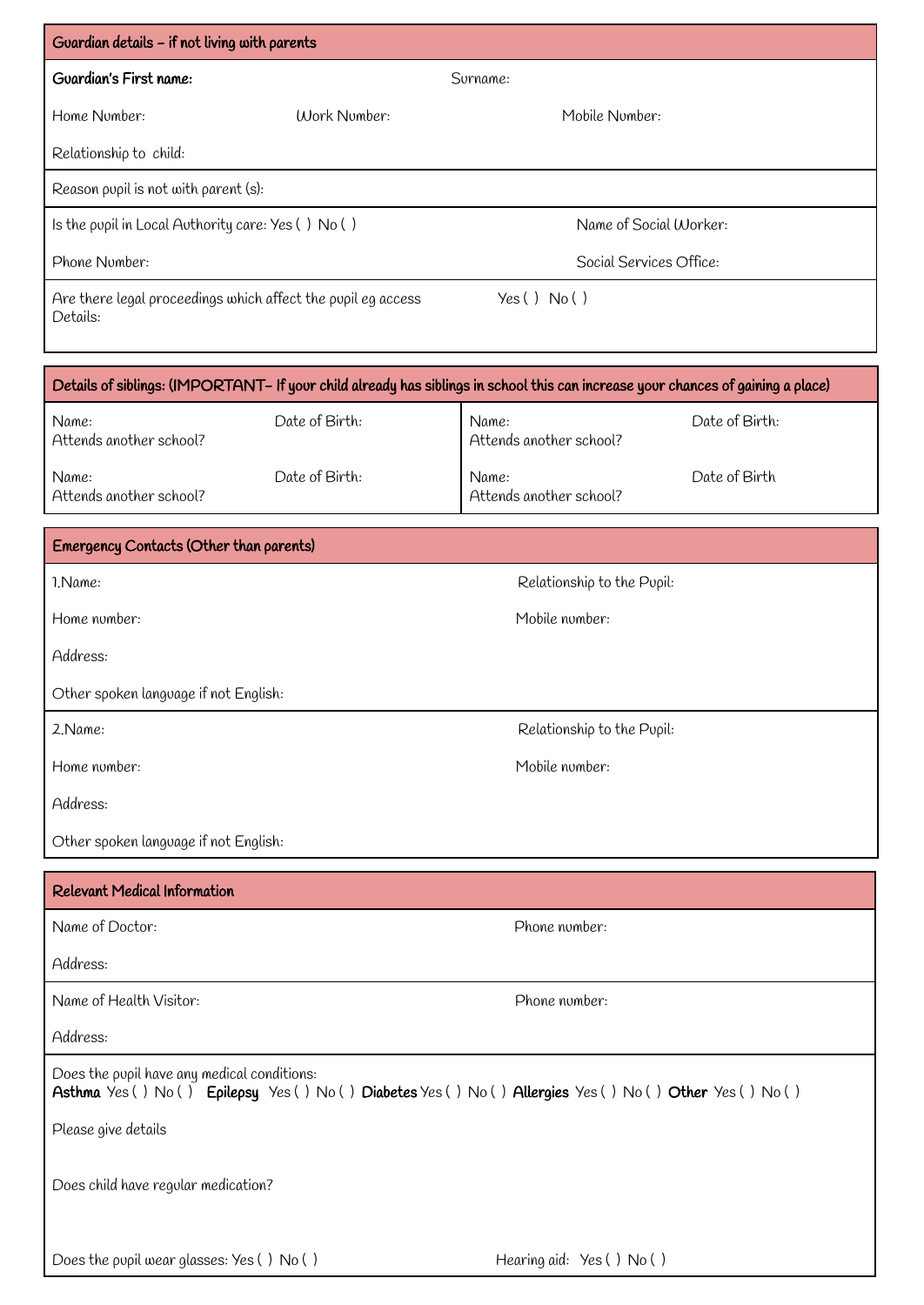Please give details:

Has the pupil ever been referred to Speech and Language Therapist? Yes ( ) No ( ) Please give details:

| Previous Nurseries or schools attended: |              |           |  |
|-----------------------------------------|--------------|-----------|--|
| Name of schools/nurseries:              | Date started | Date left |  |
|                                         |              |           |  |
| 2                                       |              |           |  |
| 3)                                      |              |           |  |
|                                         |              |           |  |

#### Any further information

Is there any other information you would like us to know about your child: (diet, behaviour etc)

| Permissions - please tick and sign to give consent for permissions below |                    |                                                                           |               |  |  |
|--------------------------------------------------------------------------|--------------------|---------------------------------------------------------------------------|---------------|--|--|
|                                                                          | In school use only | Out of school use<br>(eg: social media, website, newspaper,<br>TV, radio) |               |  |  |
| Photo                                                                    |                    |                                                                           | Local walks   |  |  |
| Video recording                                                          |                    |                                                                           | Face painting |  |  |
| Audio recording                                                          |                    |                                                                           | Suncream      |  |  |
| I authorise the consents for my child as indicated above                 |                    |                                                                           |               |  |  |
| Parent name:                                                             |                    |                                                                           |               |  |  |
| Signed:                                                                  |                    | Date:                                                                     |               |  |  |

#### Safeguarding Statement (Must be read to Parents/Guardians) At Chandos School ovr priority is your child's welfare and therefore there may be occasions when our concern about your child means<br>that we have to consult other agencies even before we contact you. The procedures that we If you want to know more about this procedure, please speak to one of the following: • Mr J Allan, Head Teacher<br>• Miss G Devlin, Assistant Head Teacher<br>• Mrs F.Samuels Learning Mentor/Attendance Officer I understand that sharing accurate information will help the school to meet the needs of my child. Parent name: Signed: Date: